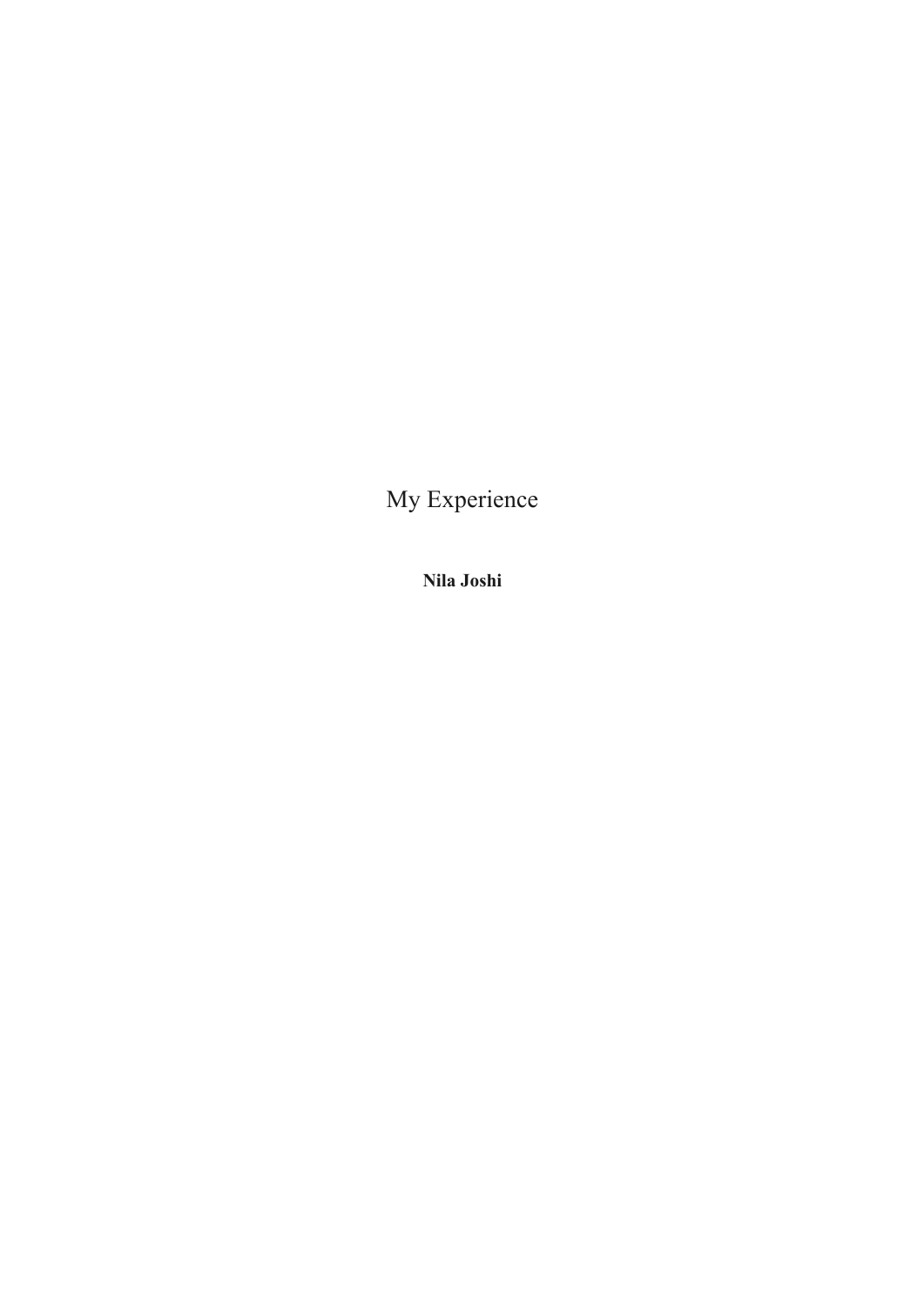Each of the religions of the world has it's own culture, with many customs, traditions and refined qualities. The Hindu culture is a culture of love, respect, honouring others and humbleness.

Indian culture has been one of the oldest and richest civilizations in this world. For many centuries it has represented diversity with peace and harmony.

We said that India is the cradle of human race, the birth place of human speech, the mother of history, the grandmother of legend and great grand mother of tradition.

Being part of such a culture makes me proud to be an Indian

When I came to Scotland I brought lots of wealth with me such as Language, Religion, culture, Traditions, Belief Colours and Customs.

Culture gives us our identity and guideline to lead a healthy life style.

I am a practicing Hindu and believe in the concept of God as an all pervading spirit.. God, known to Hindus as Brahma, is found in all things- animate and inanimate. God has many forms and attributes. Hindus believe God has 3 main forms: The Brahma (creator) Vishnu (the sustainers) and Shiva (the destroyer). These three aspects of God are what we believe sustains our reality or creation.

A central belief of Hinduism is the existence of a cosmic or natural order in the universe and therefore the need for us to live a balanced way of life, physically, socially, ethically and spiritually in accordance with this cosmic law. The most common precepts arising from this that I live by as a Hindu are that of karma- the cosmic law of cause and effect. As you sow, so shall you reap; treat others as you would have them treat you, and moksha: where the ultimate goal of life is for us to learn all our lessons, and to successively purify our souls, so we can liberate ourselves from the cycle of birth.

Life is seen as enduring and so if we are unable to complete all our lessons or leanings in one lifetime, under this cosmic law,